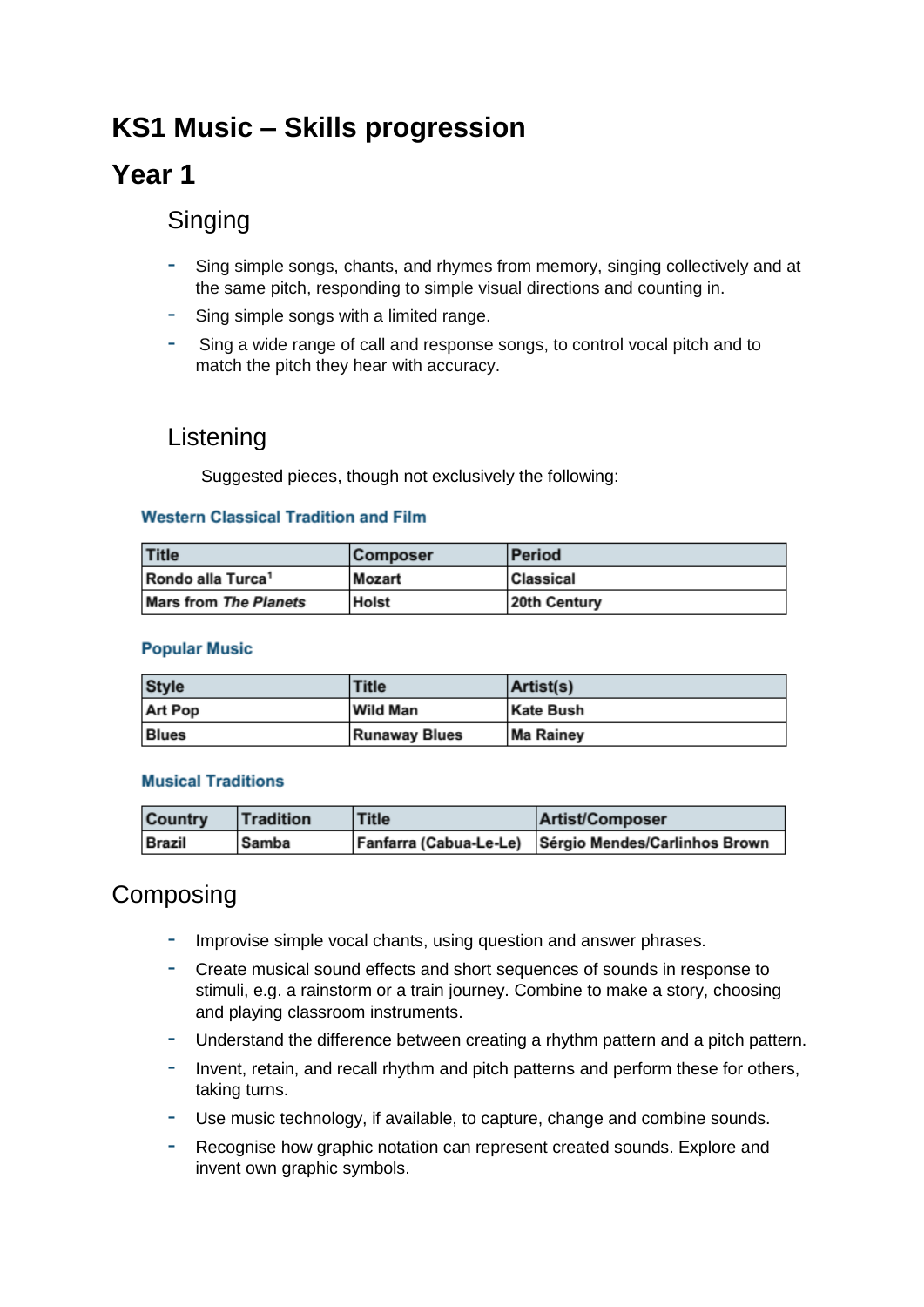## Musicianship

Pulse/Beat

- Walk, move, or clap a steady beat with others, changing the speed of the beat as the tempo of the music changes.
- Use body percussion and classroom percussion playing repeated rhythm patterns and short, pitched patterns on tuned instruments to maintain a steady beat.
- Respond to the pulse in recorded/live music through movement and dance

Rhythm

- Perform short copycat rhythm patterns accurately, led by the teacher.
- Perform short repeating rhythm patterns while keeping in time with a steady beat.
- Perform word-pattern chants create, retain, and perform their own rhythm patterns.

### Pitch

- Listen to sounds in the local school environment, comparing high and low sounds.
- Sing familiar songs in both low and high voices and talk about the difference in sound.
- Explore percussion sounds to enhance storytelling.
- Follow pictures and symbols to guide singing and playing, e.g. 4 dots = 4 taps on the drum.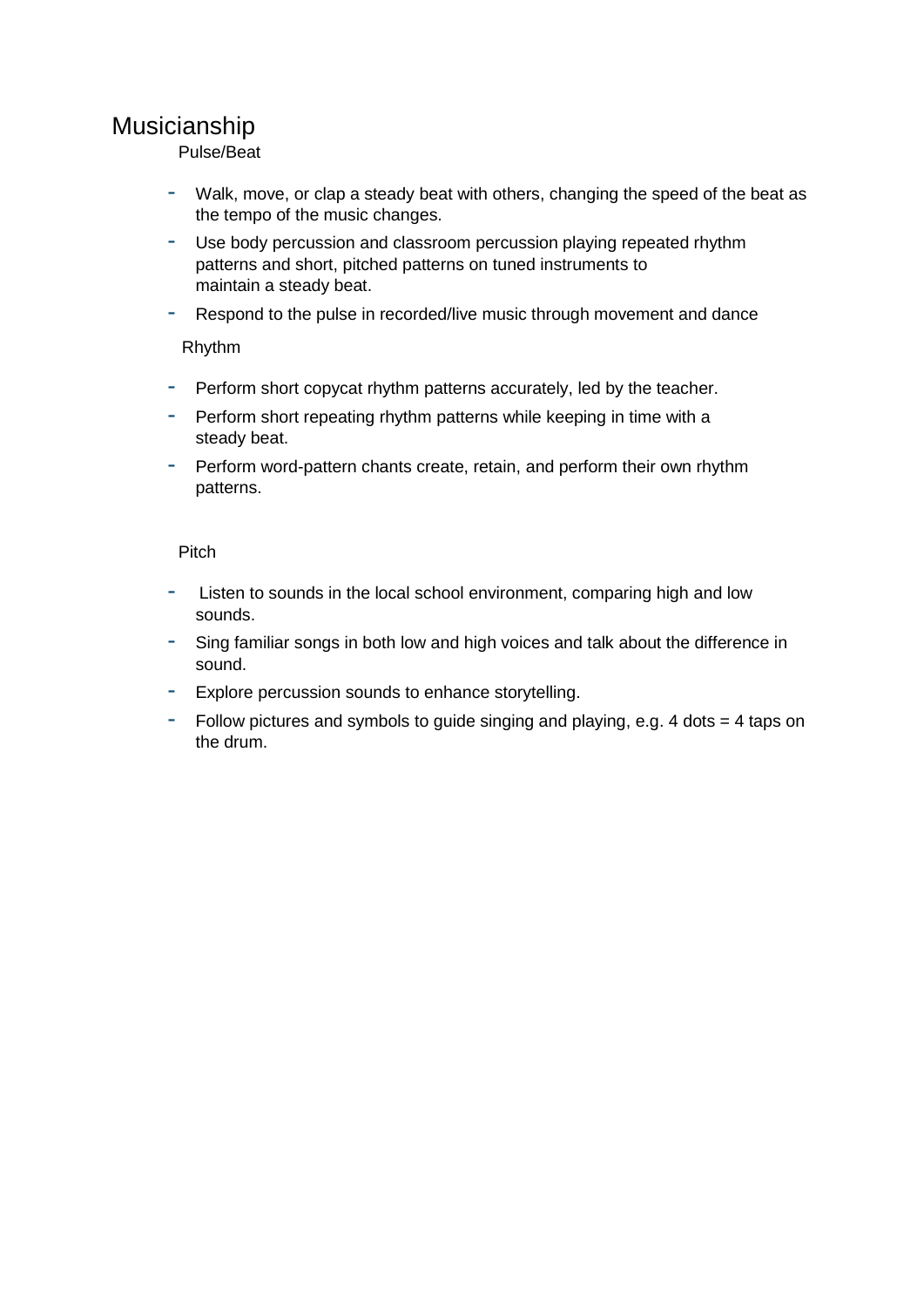## **Year 2**

## Singing

- Sing songs regularly with a pitch range of at least do-so with increasing vocal control.
- Sing songs with a small pitch range pitching accurately.
- Know the meaning of dynamics (loud/quiet) and tempo (fast/slow) and be able to demonstrate these when singing by responding to (a) the leader's directions and (b) visual symbols (e.g. crescendo, decrescendo, pause)

## Listening

Suggested pieces, though not exclusively the following:

### **Western Classical Tradition and Film**

| <b>Title</b>          | <b>Composer</b>   | <b>Period</b>       |
|-----------------------|-------------------|---------------------|
| <b>Night Ferry</b>    | <b>Anna Clyne</b> | <b>21st Century</b> |
| Bolero <sup>2</sup>   | Ravel             | 20th Century        |
| Rondo alla Turca      | Mozart            | Classical           |
| Mars from The Planets | Holst             | 20th Century        |

### **Popular Music**

| <b>Style</b>       | Title                              | Artist(s)            |
|--------------------|------------------------------------|----------------------|
| <b>Rock n Roll</b> | <b>Hound Dog</b>                   | <b>Elvis Presley</b> |
| Pop                | With A Little Help from My Friends | <b>The Beatles</b>   |
| Art Pop            | Wild Man                           | Kate Bush            |
| <b>Blues</b>       | <b>Runaway Blues</b>               | Ma Rainey            |

### **Musical Traditions**

| <b>Country</b> | <b>Tradition</b> | <b>Title</b>           | Artist/Composer                |
|----------------|------------------|------------------------|--------------------------------|
| Indonesia      | Gamelan          | <b>Baris</b>           | <b>Gong Kebyar of Peliatan</b> |
| Brazil         | Samba            | Fanfarra (Cabua-Le-Le) | Sérgio Mendes/Carlinhos Brown  |

## Composing

- Create music in response to a non-musical stimulus (e.g. a storm, a car race, or a rocket launch).
- Work with a partner to improvise simple question and answer phrases, to be sung and played on untuned percussion, creating a musical conversation.